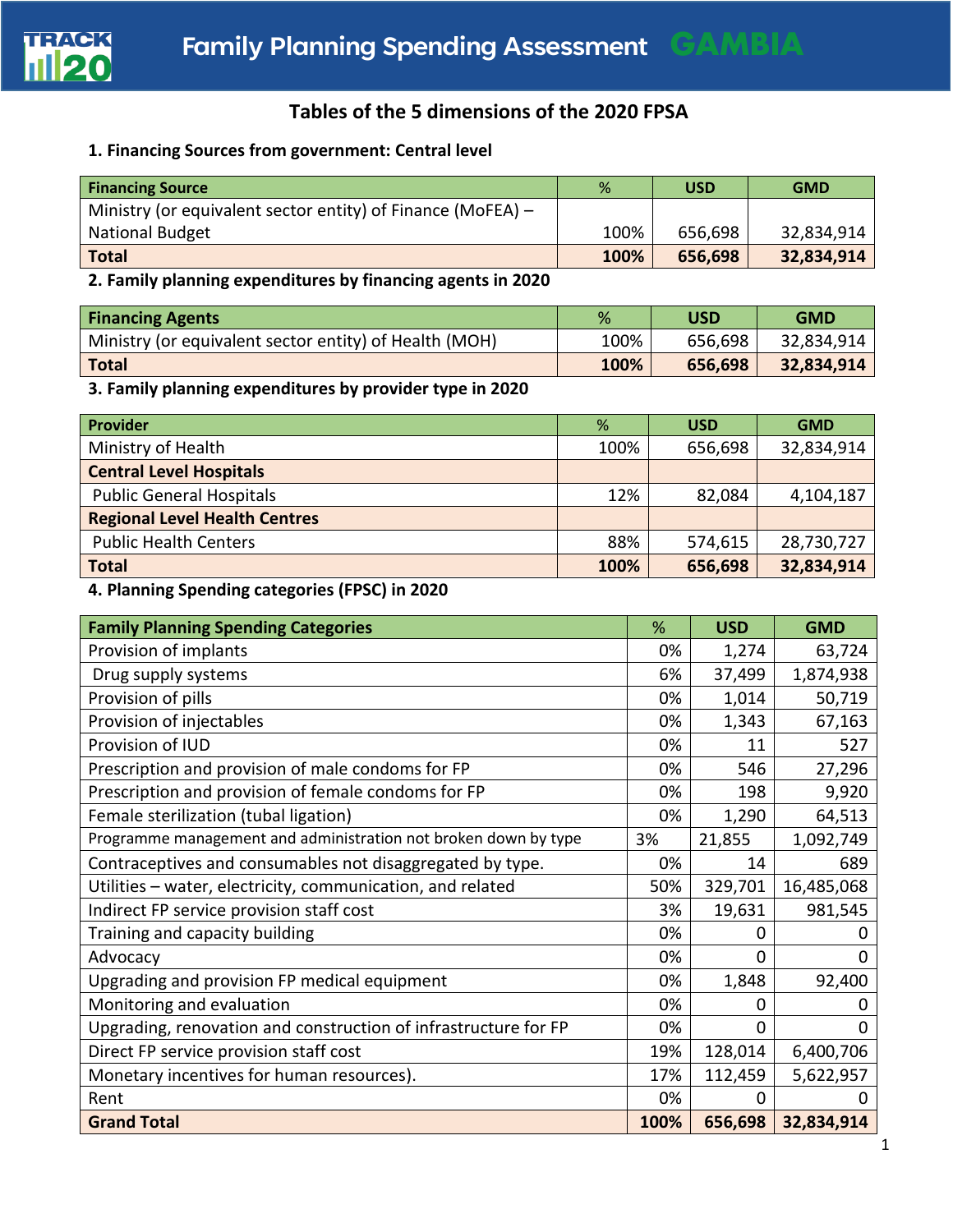

## **5. Inputs/Production Factors/objects of expenditures in 2020**

| <b>Family Planning Production Factors</b>                       | %    | <b>USD</b>     | <b>GMD</b>  |
|-----------------------------------------------------------------|------|----------------|-------------|
| Implants and related consumables                                | 0%   | 1,274          | 63,724      |
| Transportation, and distribution                                | 6%   | 37,499         | 1,874,938   |
| <b>Pills</b>                                                    | 0%   | 1,014          | 50,719      |
| Injectables and related consumables                             | 0%   | 1,343          | 67,163      |
| IUD and related consumables                                     | 0%   | 11             | 527         |
| Male condoms for FP                                             | 0%   | 546            | 27,296      |
| Female condoms for FP                                           | 0%   | 198            | 9,920       |
| Consumables for tubal ligation                                  | 0%   | 1,290          | 64,513      |
| Utilities - water, electricity, communication, and related      | 50%  | 329,701        | 16,485,068  |
| Direct FP service provision staff cost                          | 19%  | 128,014        | 6,400,706   |
| Indirect FP service provision staff cost                        | 3%   | 19,631         | 981,545     |
| Monetary incentives for human resources).                       | 17%  | 112,459        | 5,622,957   |
| Administrative costs not disaggregated by type.                 | 3%   | 21,855         | 1,092,749   |
| Contraceptives and consumables not disaggregated by type.       | 0%   | 14             | 689         |
| Medical equipment for FP                                        | 0%   | 1,848          | 92,400      |
| Rent                                                            | 0%   | 0              | 0           |
| Training and capacity building                                  | 0%   | 0              | 0           |
| Advocacy                                                        | 0%   | $\overline{0}$ | $\mathbf 0$ |
| Monitoring and evaluation                                       | 0%   | 0              | 0           |
| Upgrading, renovation and construction of infrastructure for FP | 0%   | $\Omega$       | $\Omega$    |
| <b>Grand Total</b>                                              | 100% | 656,698        | 32,834,914  |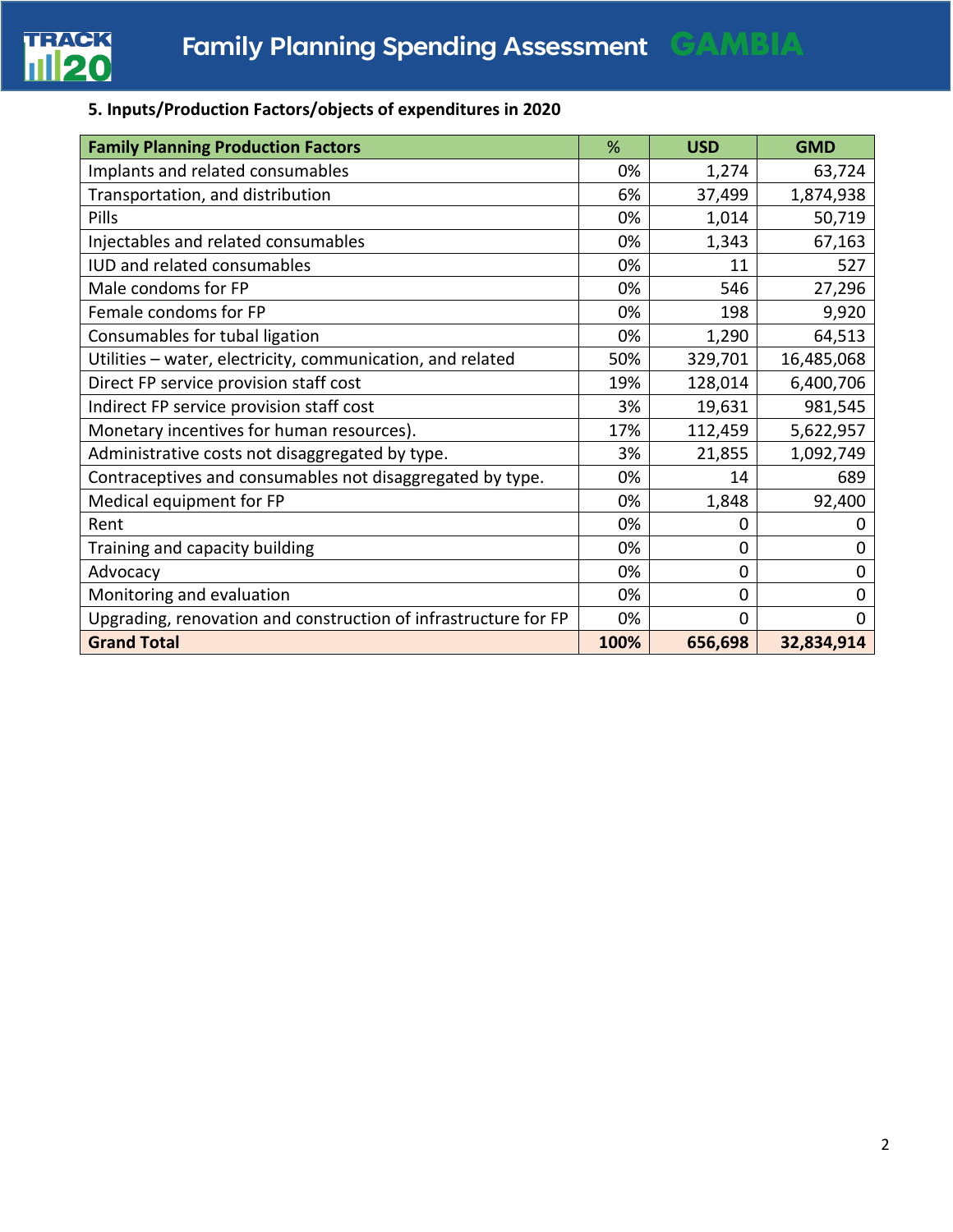

#### **6. Fund flows for family planning service from government.**



Note:

- MoFEA = Ministry of Finance and Economic Affairs
- MoH = Ministry of Health
- KGH = Kanifing General Hospital
- BMCH = Bundung Maternal Children Health
- EFSTH = Edward Francis Small Teaching Hospital
- BGH = Bwiam General Hospital
- FGH = Farafenni General Hospital
- BGH = Bansang General Hospital
- NPS = National Pharmaceutical Service
- RHDs = Regional Health Directorates
- RPHCs = Regional Public Health Centres